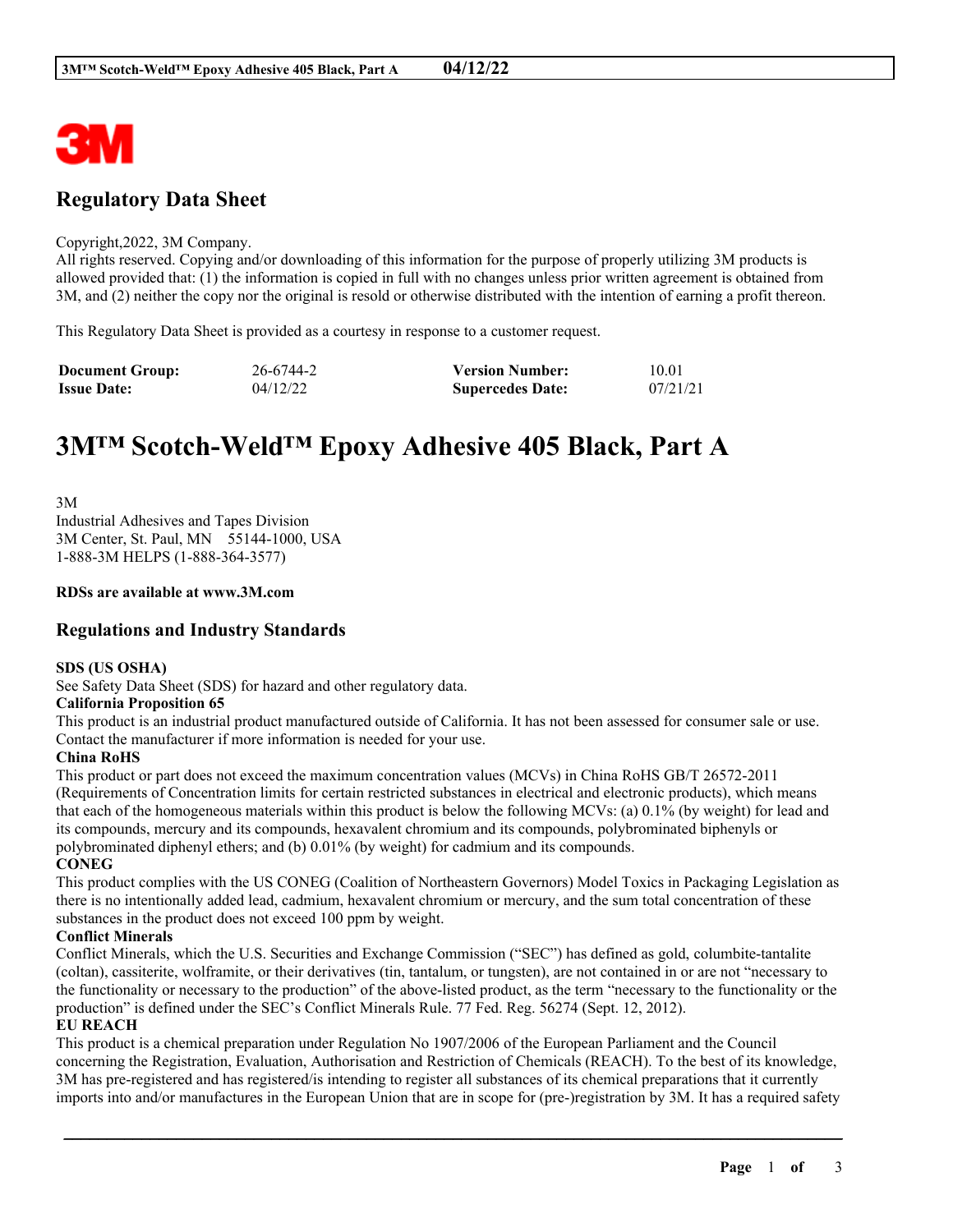## data sheet.

#### **EU REACH**

This product, including any article that the product is composed of, does not contain at greater than 0.1% by weight a Substance of Very High Concern (SVHC) substance identified according to Article 59 of REACH. This declaration reflects the substances on the candidate SVHC list, effective January 2022.

## **EU RoHS**

This product does not exceed the maximum concentration values (MCVs) set under EU Directive 2011/65/EU (RoHS recast/RoHS 2), as stated in Annex II to that directive. This means that each of the homogenous materials within this product does not exceed the following MCVs: (a) 0.1% (by weight) for lead, mercury, hexavalent chromium, polybrominated biphenyls or polybrominated diphenyl ethers; and (b) 0.01% (by weight) for cadmium.

## **EU RoHS Phthalates**

This product does not exceed the maximum concentration values (MCVs) for phthalates set under EU Directive 2011/65/EU (RoHS recast/RoHS 2), as amended by EU 2015/863, which applies to finished EEE after July 22, 2019 for Category 1-7, 10- 11 products and after July 22, 2021 for Category 8 and 9 products. This means that each of the homogeneous materials within this product does not exceed the MCV of 0.1% (by weight) for each of the following phthalates: DEHP, BBP, DBP, and DIBP.

#### **Stockholm Agreement**

This product does not contain Persistent Organic Pollutants (POPs) at or above applicable thresholds per Annexes A, B, and C of the Stockholm Convention, May 2004 and subsequent amendments.

#### **Sustainability Advantage: Recycled content**

This product does not contain recycled content.

### **TSCA Section 6**

This product is not known to contain 2,4,6-Tri-tert-butylphenol (CAS 732-26-3).

**TSCA Section 6**

This product is not known to contain Decabromodiphenyl Ether (Deca-BDE) (CAS 1163-19-5).

**TSCA Section 6**

This product is not known to contain Hexachlorobutadiene (HCBD) (CAS 87-68-3).

**TSCA Section 6**

This product is not known to contain Pentachlorothiophenol (PCTP) (CAS 133-49-3).

**TSCA Section 6**

This product is not known to contain Phenol, isopropylated phosphate (3:1) (PIP (3:1)) (CAS 68937-41-7).

## **Chemicals and/or Compounds of Interest**

**4,4'-Methylenebis(2,6-Diethylaniline) (CAS 13680-35-8)** : Not intentionally added. **Acrylamide (CAS 79-06-1)** : Not intentionally added. **Alkylphenol (AP)** : Not intentionally added. **Alkylphenolethoxylates (APE)** : Not intentionally added. **Antimony and (Sb) Compounds** : Not intentionally added. **Arsenic and (As) Compounds** : Not intentionally added. **Asbestos** : Not intentionally added. **Azocolorants and Azodyes** : Not intentionally added. **Beryllium and (Be) Compounds** : Not intentionally added. **Bismuth and (Bi) Compounds** : Not intentionally added. **Bisphenol A (BPA) (CAS 80-05-7)** : This product contains a polymer manufactured with bisphenol A as a monomer. While residual amounts of bisphenol A might be present, the amount would be <10 ppm by weight. **Butyl Benzyl Phthalate (BBP) (CAS 85-68-7)** : Not intentionally added. **Butylated Hydroxytoluene (BHT) (128-37-0)** : Not intentionally added. **Cadmium and (Cd) Compounds** : Not intentionally added. **Chlorinated Paraffins, Short Chain** : Not intentionally added. **Chromium and (Cr) Compounds** : Not intentionally added. **Cobalt and (Co) Compounds** : Not intentionally added. **Colophony (Rosin) (CAS 8050-09-7)** : Not intentionally added. **Crystalline Silica** : Not intentionally added. **Decabromodiphenyl Ether (Deca-BDE) (CAS 1163-19-5)** : Not intentionally added.

\_\_\_\_\_\_\_\_\_\_\_\_\_\_\_\_\_\_\_\_\_\_\_\_\_\_\_\_\_\_\_\_\_\_\_\_\_\_\_\_\_\_\_\_\_\_\_\_\_\_\_\_\_\_\_\_\_\_\_\_\_\_\_\_\_\_\_\_\_\_\_\_\_\_\_\_\_\_\_\_\_\_\_\_\_\_\_\_\_\_